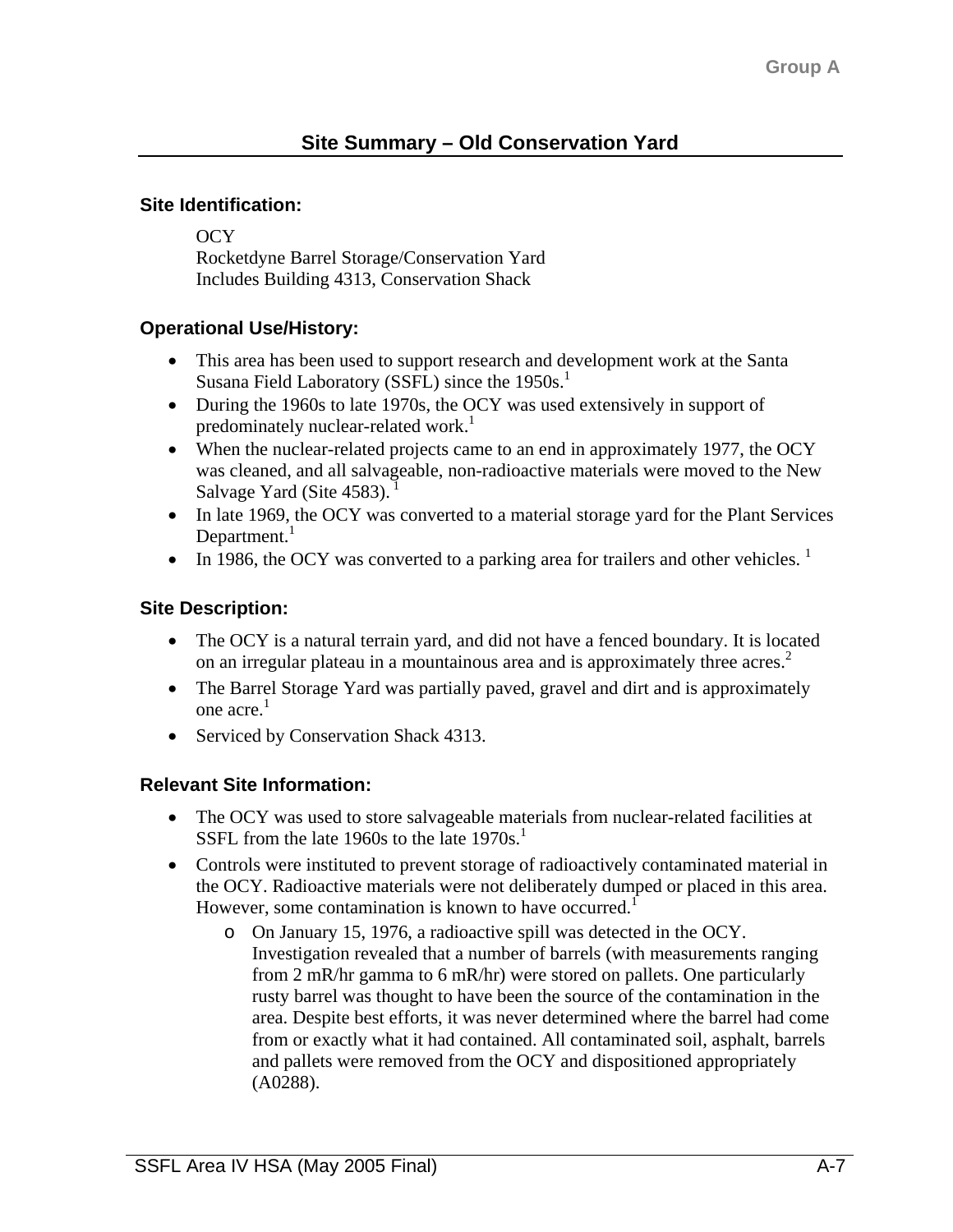- When the nuclear-related projects came to an end in approximately 1977, the OCY was cleaned and surveyed.
- It is believed that the Barrel Storage Yard was contaminated by a mixed fission product spill. $<sup>1</sup>$ </sup>
- In 1989, the site was remediated to remove contamination identified during the 1988 radiological survey.<sup>2</sup>

#### **Radiological Surveys:**

- In 1988, Rocketdyne conducted a radiological Survey of the ESG Salvage Yard (Old), the Rocketdyne Barrel Storage Yard, and the New Salvage Yard  $(4583)$ .<sup>1</sup>
	- o Scope/ Purpose: The ESG Salvage Yard, OCY and New Salvage Yard were surveyed to determine if any residual radioactive contamination remained as a result of storage operations to confirm that further surveying or decontamination was necessary. The area was surveyed for fixed and removable alpha/beta contamination. Ambient gamma exposure rate measurements were taken in the Storage Yards. Soil samples were collected, because radioactivity was indicated by exposure rate measurements in the southwest corner of the Barrel Storage/Conservation Yard.<sup>2</sup>
	- o During this survey, ambient gamma exposure measurements within the fenced storage yard indicated a contaminated mud puddle in the southwest corner of the Barrel Storage/Conservation Yard. The value was approximately three times ambient background, above the acceptable limits  $(5 \mu R/hr)$  above ambient background). Additional soil samples were collected in this area.
	- o All other areas of the site were below Derived Concentration Guideline Levels for ambient gamma exposure rates.
	- o Soil sampling in the area found the average Cs-137 concentration at 81 pCi/g, which was above the DCGL of 60.4 pCi/g.
- The site was remediated in 1989 to remove contamination found during the 1988 radiological survey. The top four inches of soil were removed from a 20-foot by 20 foot area in the Barrel Storage/Conservation Yard. Confirmation samples were collected. $2$ 
	- o Ambient gamma: 2.1 µR/hr above background.
	- o Limit: 5 µR/hr above background.
	- o Average Cs-137 concentration in soil was 13.1 pCi/g.
- In 1993, the Oak Ridge Institute for Science and Education (ORISE) conducted a final verification survey of the area. The verification survey included gamma surface scans and soil sampling:  $3$ 
	- o Acceptable limit:  $5 \mu R/hr$  above background (background is  $14 \mu R/hr$ ).
	- o A composite soil sample indicated 0.6 pCi/g for Cs-137, non-detect for Sr-90 and 1.4 pCi/g for U-238.
	- o Acceptable limit: 60.4 pCi/g.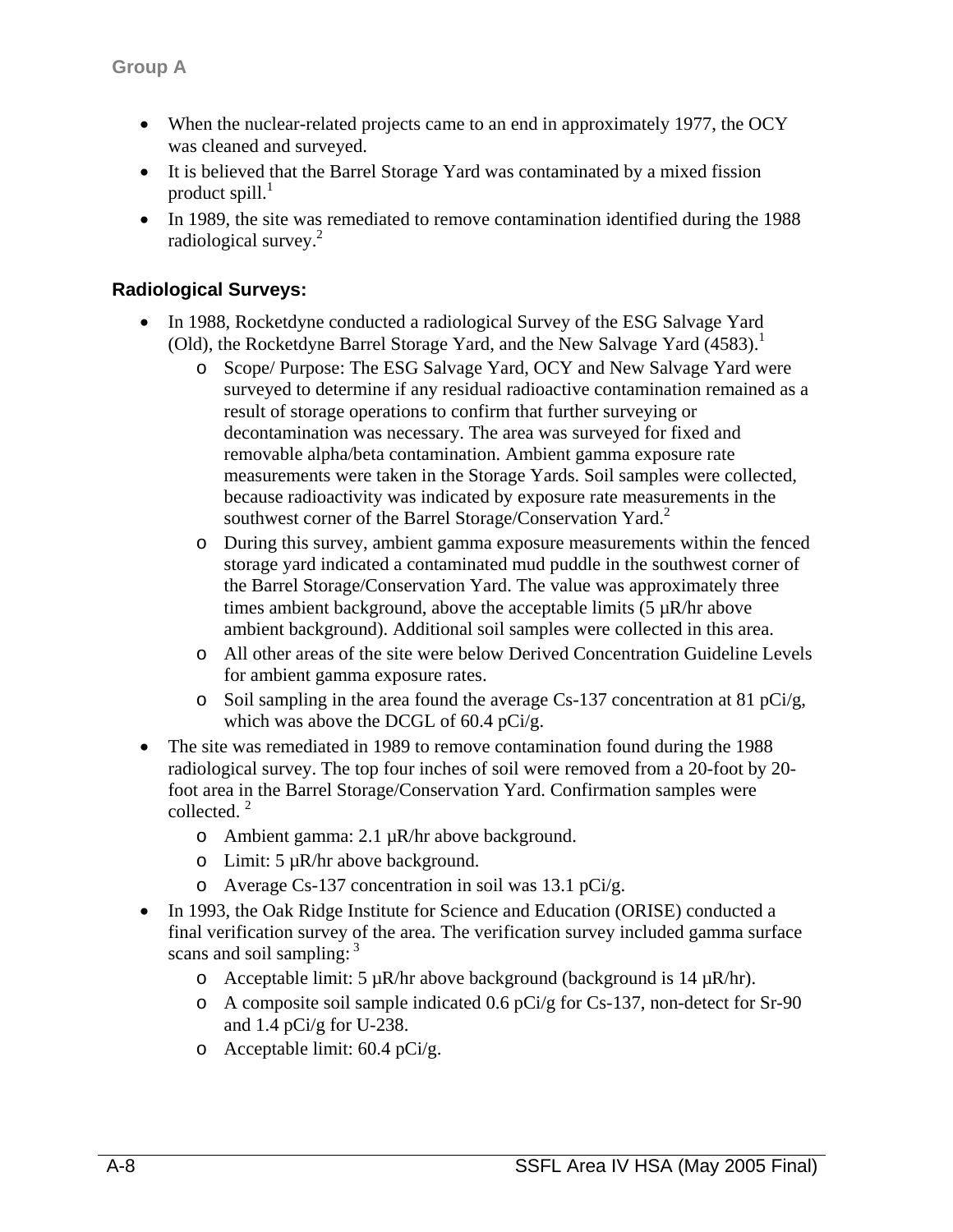- The California Department of Health Services (DHS) performed verification sampling on September 14, 1995, and found no residual contamination in excess of current limits.4
- In March 2000, metal debris was discovered in the hillside of the OCY to the northeast of the remediated area discussed above. The debris was surveyed using beta and alpha instruments and wipes. No radioactive contamination was detected at the debris. Four surface soil samples were taken from the debris field and analyzed for gamma emitting radionuclides.
	- $\circ$  Uranium and thorium daughters were at background levels of 1 pCi/g or less. Cs-137 was detected at 0.14, 0.097, 0.18, and 0.071 pCi/g. All samples were within the range of background.
	- o The surrounding 80,000 ft<sup>2</sup> (grid blocks V28 and V29) were surface scanned for radiation exposure. No elevated areas were detected.<sup>5</sup>
- Twenty-seven soil samples taken at the OCY in April 2002 ranged from non-detect to 2.7 pCi/g (gross Cs-137). All were less than the Cs-137 DCGL of 9.2 pCi/g.<sup>6</sup>

#### **Status:**

- DHS concurred with the radiological release of the site in 1995. $<sup>4</sup>$ </sup>
- The site is currently undergoing RCRA cleanup.

#### **References:**

- 1- ETEC Document, GEN-ZR-008, "Radiological Survey of the ESG Salvage Yard (Old), Rocketdyne Barrel Storage Yard, and New Salvage Yard (T583)," August 22, 1988.
- 2- Rocketdyne Report, N704SRR990030, "Final Report, Decontamination and Radiological Survey of the Old Conservation Yard," August 16, 1990.
- 3- ORISE Document, 93/J-107, "Verification Survey of the OCY, Building T064 Side Yard and Building T028, SSFL, Rockwell International, Ventura County, California," Tim Vitkus, October 1993.
- 4- DHS/RHB Letter, "Rocketdyne's letter dated July 6, 1995 with attachments concerning the release of Buildings T029, T028, and OCY," from Gerard Wong (DHS/RHB) to Phil Rutherford, December 21, 1995.
- 5- Boeing Letter from Majelle Lee to Roger Lupo, "Old Conservation Yard Debris Field," May 12, 2000.
- 6- Personnel Interview, Phil Rutherford, January 30, 2005 (Area IV Database for Onsite and Offsite Surveys).
- 7- SSFL Area IV, ETEC Industrial Planning Maps, 1962-1992.
- 8- Historical Site Photographs from Boeing Database.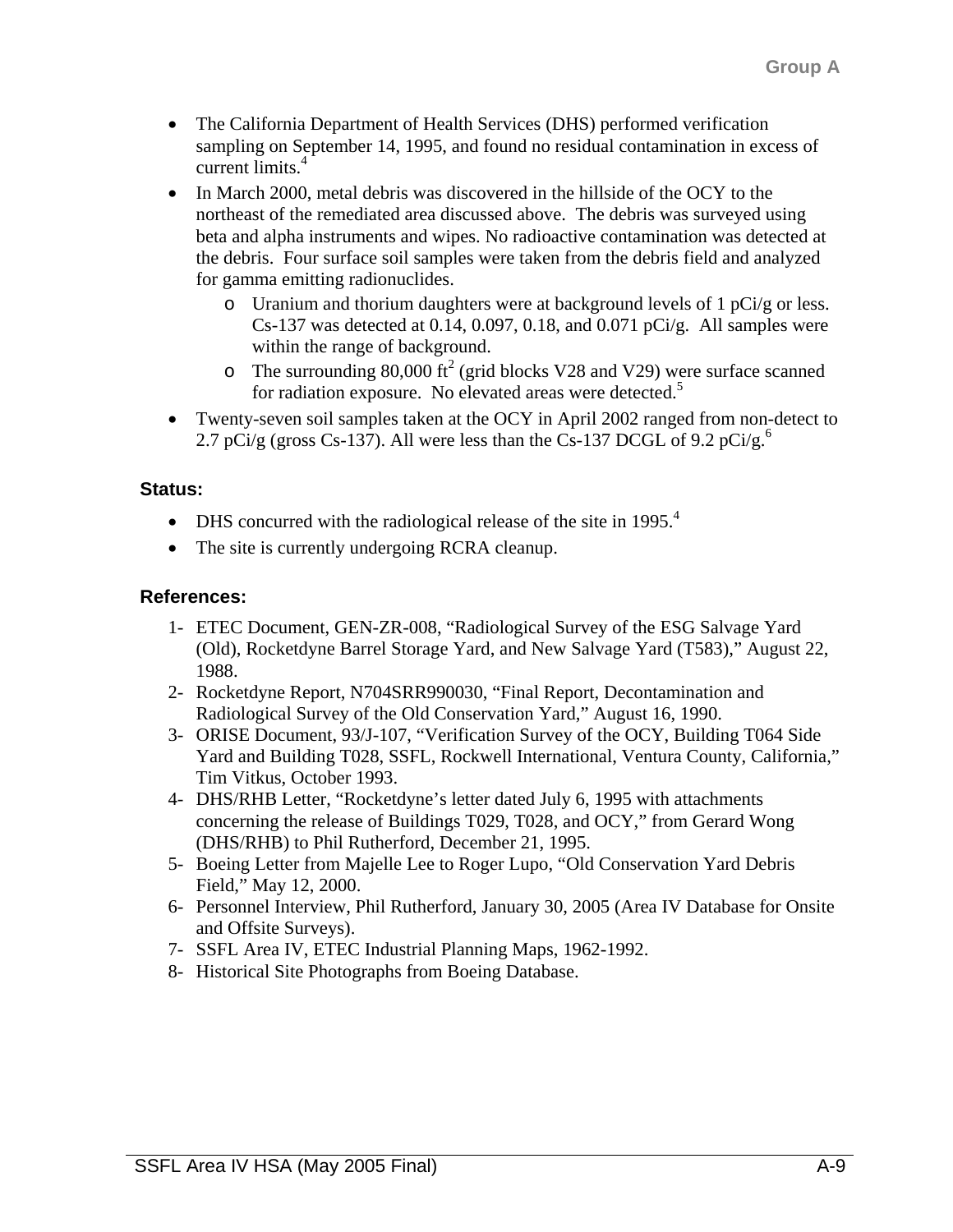# **Photograph – Old Conservation Yard (OCY)**